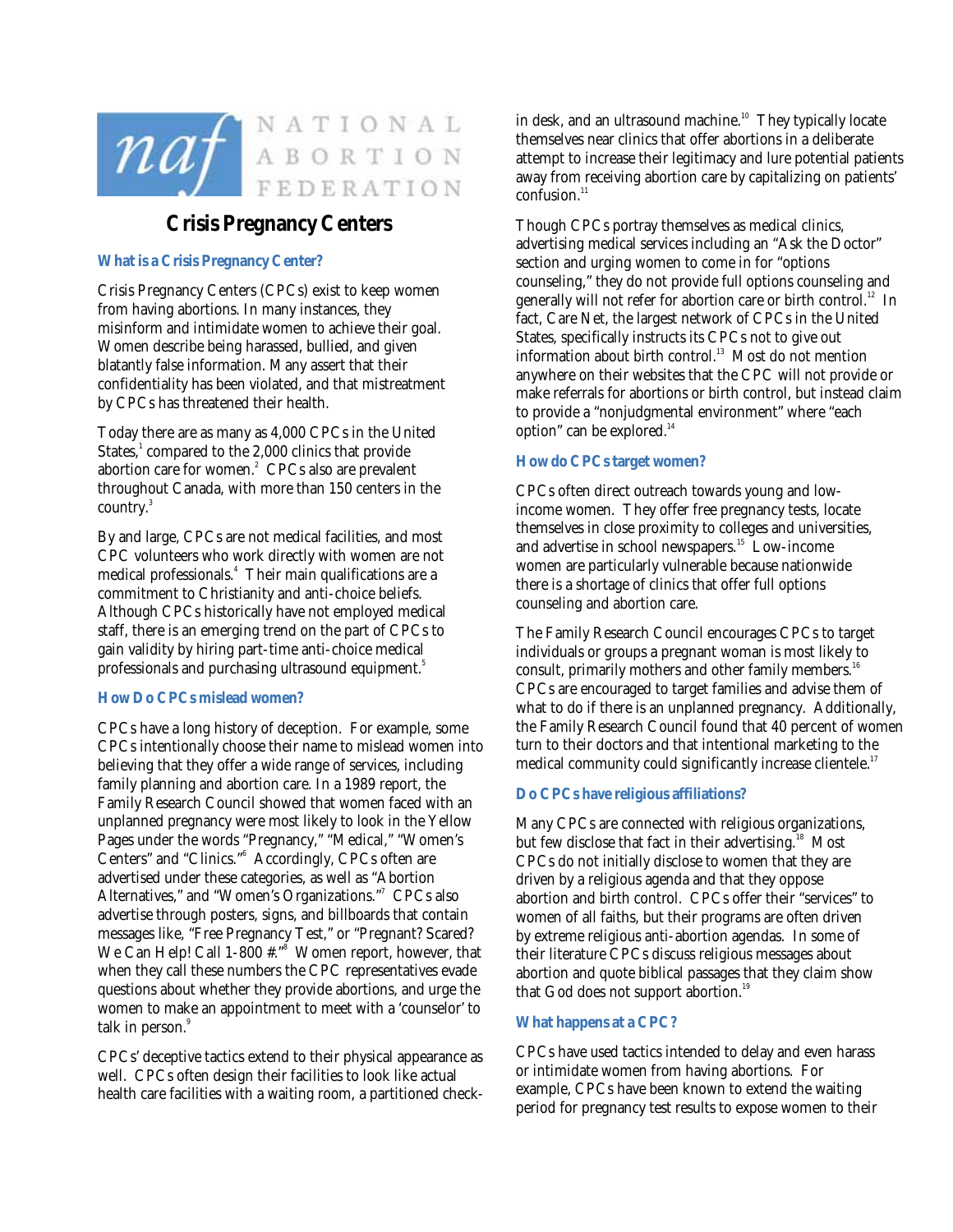anti-choice or religious propaganda. While women wait, CPCs often present them with videos and pictures depicting gruesome and graphic images of bloody and dismembered fetuses that have allegedly been aborted as a scare tactic in their effort to compel women not to have abortions.<sup>20</sup>

When the pregnancy results are revealed they may be presented in ways that are ambiguous<sup>21</sup> or even false.<sup>22</sup> Women also have received unwanted calls at their homes from CPCs urging them to not have an abortion following a visit, a clear violation of their privacy. $^{23}$ 

#### **What kinds of misinformation do CPCs give women?**

Although many CPCs claim to provide options counseling both over the phone and in person,<sup>24</sup> in reality they do not provide women with information about their full reproductive health options. For example, women are told that some birth control methods, especially emergency contraception (also known as the morning after pill), are actually abortifacients.<sup>25</sup>

CPCs mislead women about abortion procedures. Women are told that abortions are painful, life-threatening procedures that will leave them with long-term emotional, physical, and psychological damage.26 They are often told that having an abortion will put them at higher risk for developing breast cancer, post-traumatic stress disorder, infertility, and other serious medical conditions.<sup>27</sup>

#### **Where can women turn for accurate information and referrals for services?**

The National Abortion Federation's toll-free Hotline (1- 800-772-9100) offers women unbiased, factual information about pregnancy and abortion in English, Spanish and French. The Hotline also provides referrals to high-quality health care providers in the United States and Canada.

#### **Has legal action been taken against CPCs?**

Yes. CPCs have been sued using a number of different legal causes of action. For example, attorneys have successfully challenged CPCs' use of public funds under the First Amendment's Establishment Clause. Plaintiffs have also been successful in requiring CPCs to change some of their deceptive advertising tactics in states such as New York, California, Ohio, Missouri, and North Dakota.<sup>28</sup>

State Attorney Generals have also pursued legal action. In 2002, for example, the New York Attorney General reached a settlement with some CPCs requiring that they clearly disclose that they do not provide or make referrals for abortion or birth control; disclose verbally and in writing before providing a test and/or counseling about

pregnancy that the center is not a licensed medical provider qualified to diagnose or accurately date pregnancy and inform the woman that only a licensed medical provider can confirm a pregnancy and provide medical advice about pregnancy; clarify in advertising and consumer contacts that the pregnancy tests it provides are self-administered; and tell people who call or visit the center that it is not a medical facility.<sup>29</sup>

#### **What else can be done to stop CPCs?**

Individuals can fight bills or initiatives that fund CPCs by providing testimony about their danger and/or unconstitutionality. Elected officials also can be educated through letters, emails, faxes, phone calls, and visits from their constituents and other concerned citizens. It is also important to convey support for affirmative bills that are based on medically accurate information and serve to keep abortion safe, legal, and accessible.

Women who have had first-hand experience with CPCs are encouraged to report and document their encounters. One way to share a story is to participate in the National Abortion Federation's Patient Partnership. These stories of actual encounters help tell the truth about CPCs, and can be effective in educating the media and policy makers.

Residents can check their local Yellow Pages to see if CPCs in their area are involved with false or deceptive advertising, such as listing themselves under abortion services or abortion. In the event that that they are using such tactics, the Yellow Pages, the Better Business Bureau, and other local organizations supporting the CPCs should be contacted and a change in listing should be requested.

Individuals can also take part in public education campaigns about CPCs. This work could include submitting opinion pieces or letters to the editor, making informative posters, distributing brochures, coordinating discussion sessions, or hosting a forum on CPCs. If you are interested in finding out more about any of these activities, please contact NAF at 202-667-5881 or via email at naf@prochoice.org.

#### **References:**

 $\overline{a}$ 

<sup>1</sup> Ziba Kashef, *The Fetal Position*, Mother Jones, January/February 2003 (available at

http://www.motherjones.com/news/outfront/2003/02/ma\_2 18\_01.html).

<sup>2</sup> Lawrence B. Finer and Stanley K. Henshaw, *Abortion Incidence and Services in the United States in 2000*, The Alan